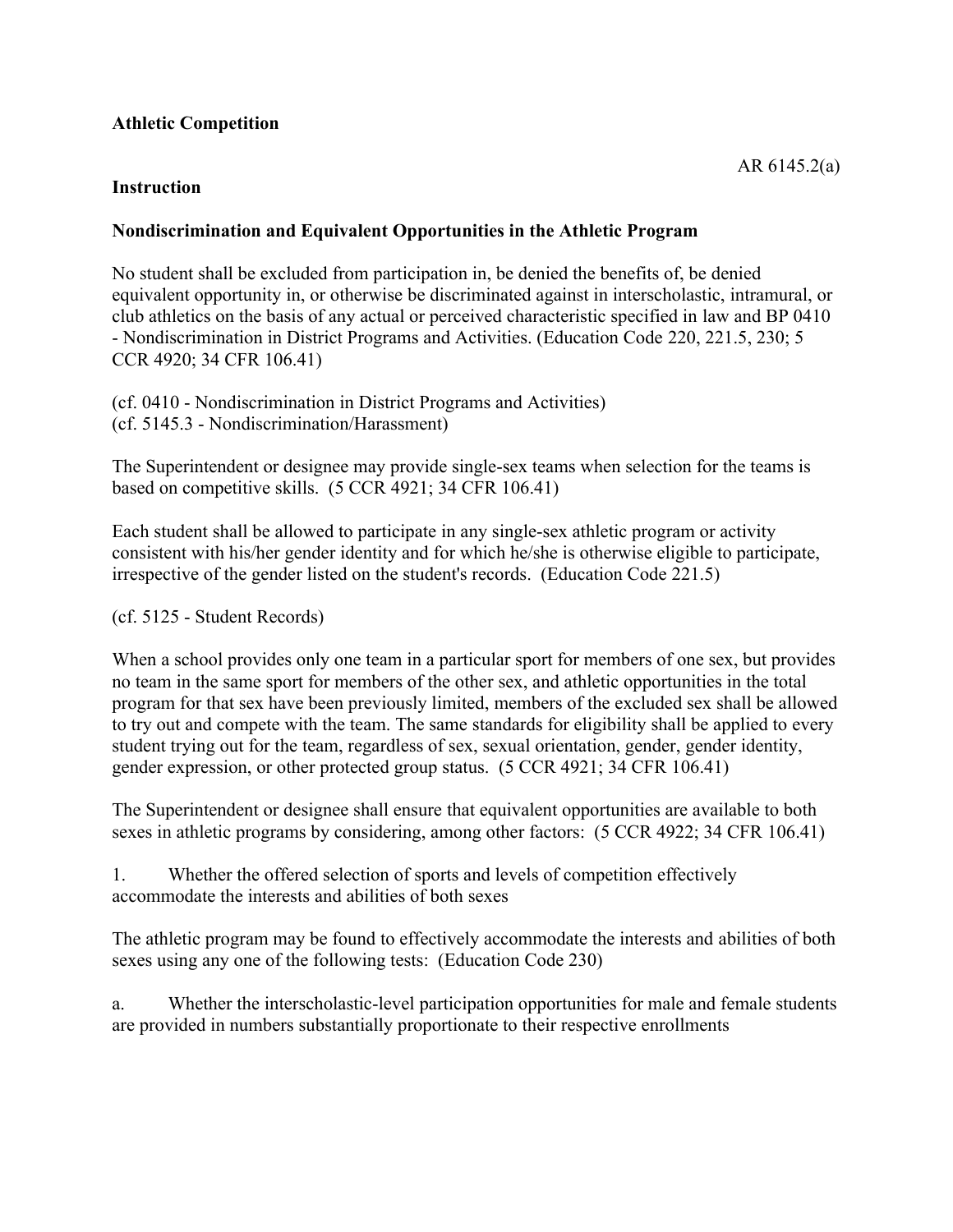b. Where the members of one sex have been and are underrepresented among interscholastic athletes, whether the district can show a history and a continuing practice of program expansion that is demonstrably responsive to the developing interests and abilities of the members of that sex

c. Where the members of one sex are underrepresented among interscholastic athletes and the district cannot show a history and continuing practice of program expansion as required in item #1b above, whether the district can demonstrate that the interests and abilities of the members of that sex have been fully and effectively accommodated by the present program

2. The provision and maintenance of equipment and supplies

3. Scheduling of games and practice times, selection of the season for a sport, and location of the games and practices

- 4. Travel and per diem allowances
- 5. Opportunities to receive coaching and academic tutoring
- 6. Assignment and compensation of coaches and tutors
- 7. Provision of locker rooms, practice facilities, and competitive facilities
- 8. Provision of medical and training facilities and services
- 9. Provision of housing and dining facilities and services
- 10. Publicity
- 11. Provision of necessary funds

Each school that offers competitive athletics shall, at the end of the school year, post on its school web site, or on the district web site if the school does not have a web site, the following information: (Education Code 221.9)

1. The total enrollment of the school, classified by gender

2. The number of students enrolled at the school who participate in competitive athletics, classified by gender

3. The number of boys' and girls' teams, classified by sport and by competition level

(cf. 1113 - District and School Web Sites)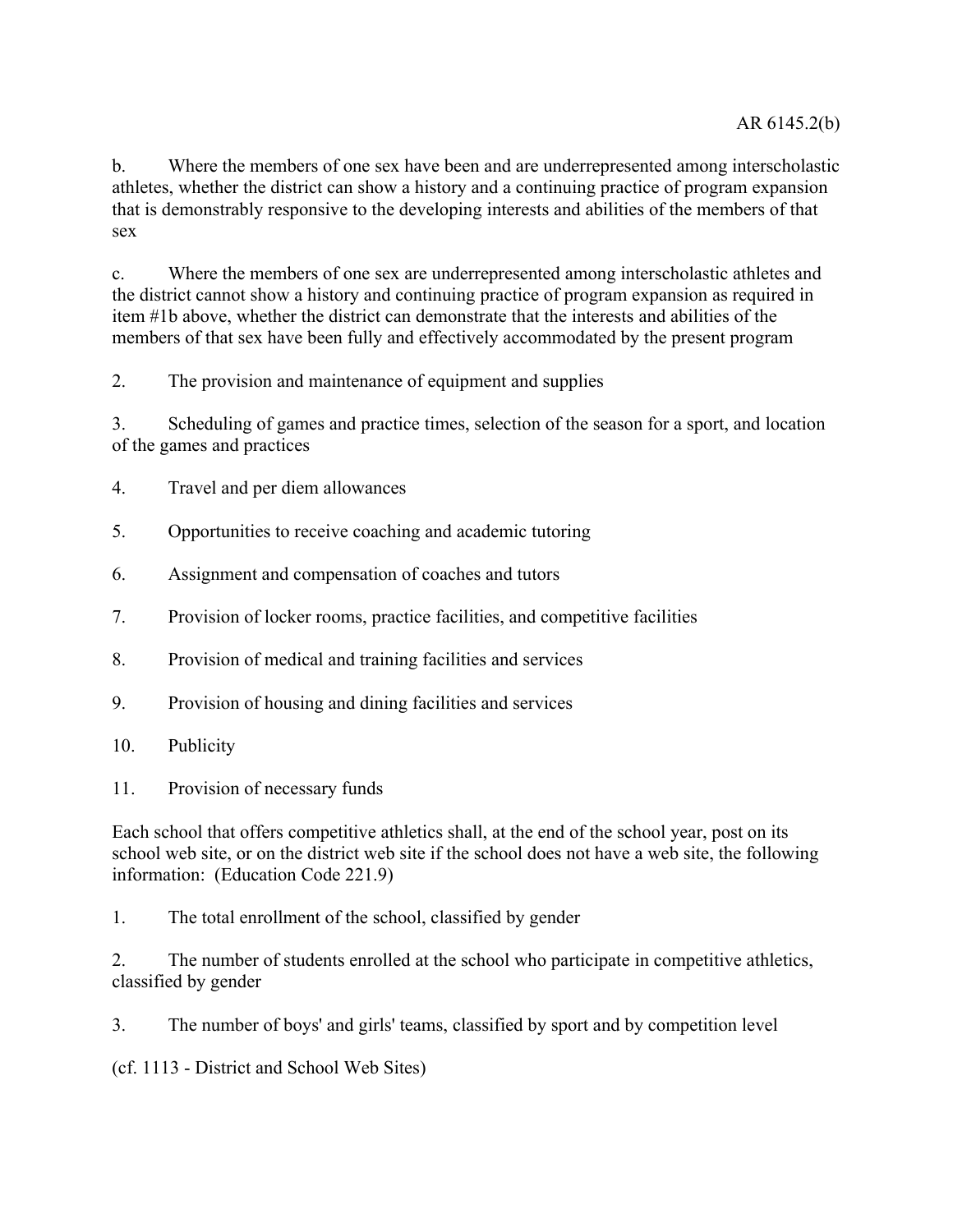The data reported for items #1-3 above shall reflect the total number of players on a team roster on the official first day of competition. The materials used to compile this information shall be retained by the school for at least three years after the information is posted on the web site. (Education Code 221.9)

(cf. 3580 - District Records)

### **Concussions and Head Injuries**

The Superintendent or designee shall annually distribute to student athletes and their parents/guardians an information sheet on concussions and head injuries. The student and parent/guardian shall sign and return the information sheet before the student initiates practice or competition. (Education Code 49475)

(cf. 5145.6 - Parental Notifications)

The Superintendent or designee shall provide training to coaches and/or athletic trainers regarding concussion symptoms, prevention, and appropriate response. (Education Code 35179.1, 49032)

#### (cf. 4127/4227/4327 - Temporary Athletic Team Coaches)

If a student athlete is suspected of sustaining a concussion or head injury in an athletic activity, he/she shall be immediately removed from the activity for the remainder of the day. The student shall not be permitted to return to the activity until he/she is evaluated by a licensed health care provider trained in the management of concussions and receives the health care provider's written clearance to return to the activity. If the health care provider determines that the athlete sustained a concussion or a head injury, the athlete shall also complete a graduated return-to-play protocol of no less than seven days in duration under the supervision of a licensed health care provider. (Education Code 49475)

A middle school or high school football team shall not hold a full-contact practice during the offseason and shall not conduct more than two full-contact practices per week during the preseason and regular season (from 30 days before the commencement of the regular season until the completion of the final interscholastic football game of that season). In addition, the full-contact portion of a practice shall not exceed 90 minutes in any single day. For these purposes, fullcontact practice means a practice where drills or live action is conducted that involves collisions at game speed, where players execute tackles and other activity that is typical of an actual tackle football game. (Education Code 35179.5)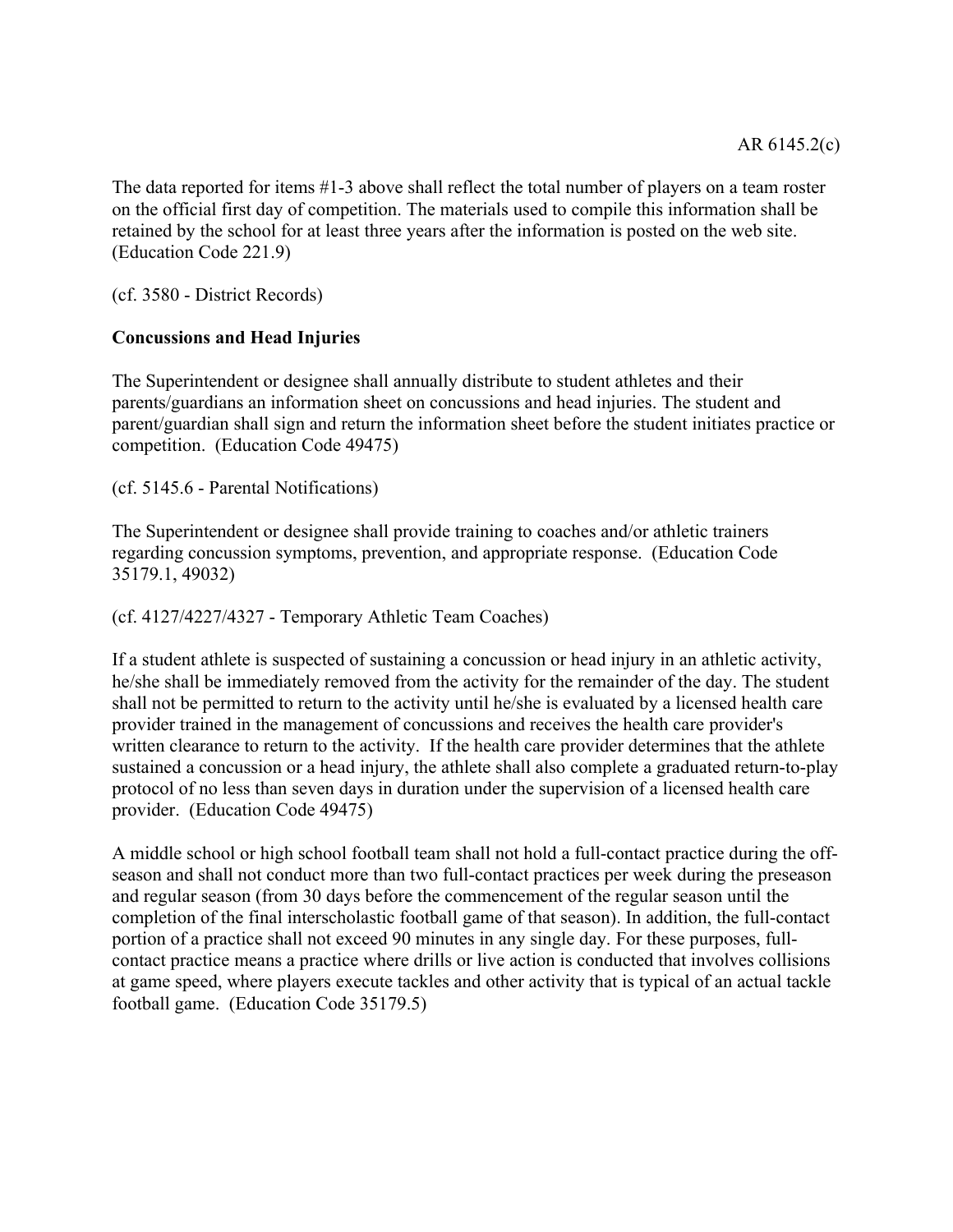## **Heat Illness**

The Superintendent or designee shall provide training to coaches and/or athletic trainers regarding the signs and symptoms of, and the appropriate response to, heat illness, including heat cramps, heat syncope, heat exhaustion, and exertional heat stroke. (Education Code 35179.1, 49032)

To assist in the prevention of heat illness, coaches and/or athletic trainers shall gradually increase the intensity and duration of exercise to acclimate student athletes to practice in the heat, provide adequate rest breaks, make water available during all athletic activities, and alter practice plans in extreme environmental conditions.

### **Sudden Cardiac Arrest**

The Superintendent or designee shall distribute the California Interscholastic Federation (CIF) information sheet on sudden cardiac arrest to all student athletes who will be participating in a CIF-governed athletic activity and to their parents/guardians. The student and parent/guardian shall sign and return the information sheet prior to the student's participation in the athletic activity. If an athletic activity is not covered by CIF, the student and his/her parent/guardian shall, prior to the student's participation in the athletic activity, sign and return an acknowledgement that they have received and reviewed the sudden cardiac arrest information posted on the California Department of Education's web site. (Education Code 33479.2, 33479.3)

The Superintendent or designee shall provide training to coaches and/or athletic trainers regarding the nature and warning signs of sudden cardiac arrest. (Education Code 33479.6, 33479.7, 35179.1, 49032)

If a student athlete passes out or faints, or is known to have passed out or fainted, while participating in or immediately following his/her participation in an athletic activity, the student shall be removed from participation at that time. If a student exhibits any other symptoms of sudden cardiac arrest, including seizures during exercise, unexplained shortness of breath, chest pains, dizziness, racing heart rate, or extreme fatigue, he/she may be removed from participation by a coach or other employee who observes these symptoms. If any such symptoms are observed, notification shall be given to the student's parent/guardian so that the parent/guardian can determine the treatment, if any, the student should seek. A student who has been removed from participation shall not be permitted to return until he/she is evaluated and given written clearance to return to participation by a health care provider. (Education Code 33479.2, 33479.5)

# **Automated External Defibrillators**

The Superintendent or designee shall acquire at least one automated external defibrillator (AED) for each district school and shall make the AED(s) available to coaches, athletic trainers, and/or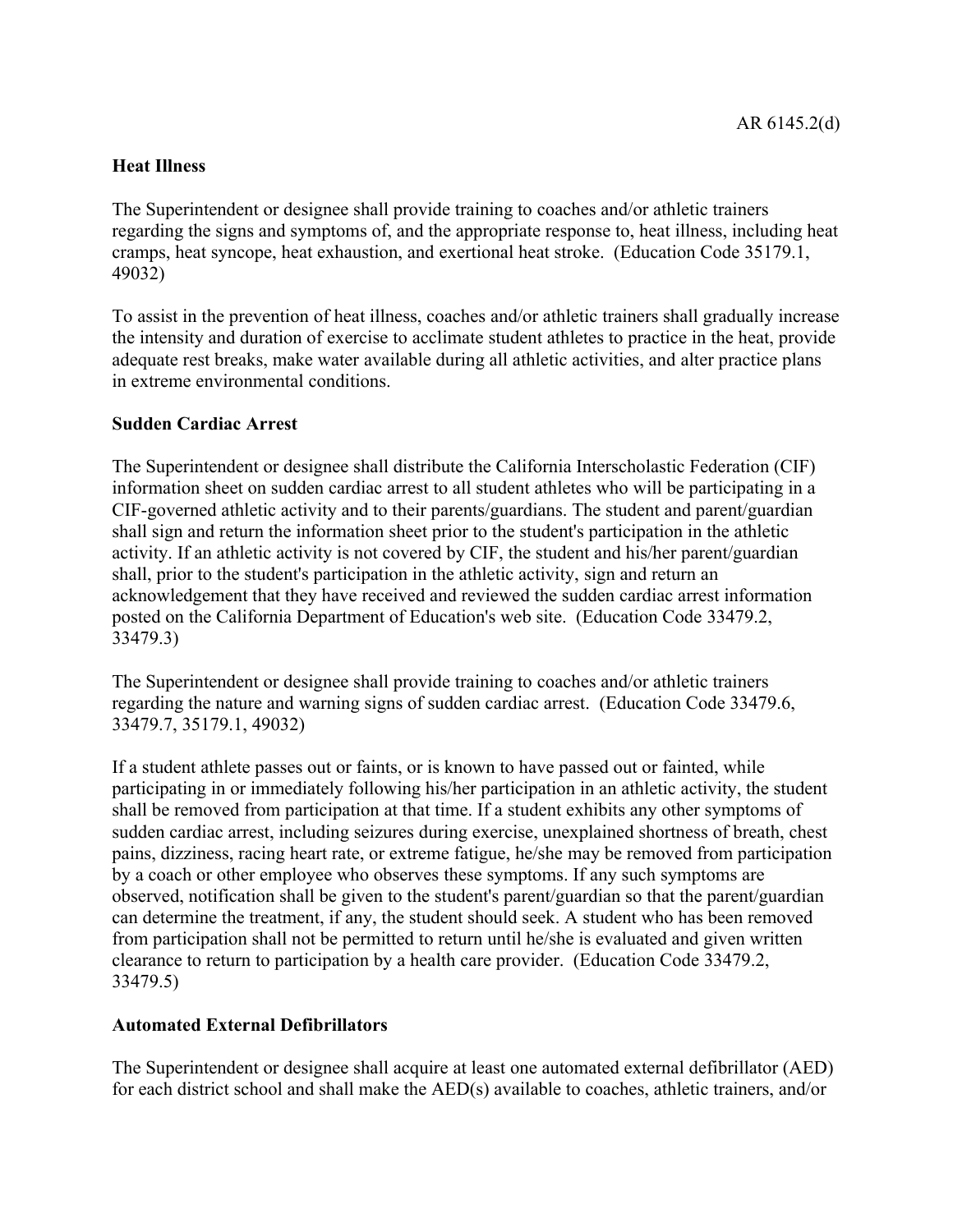other authorized persons at athletic activities or events for the purpose of providing emergency care or treatment to students, spectators, and other individuals in attendance at athletic activities and events. (Education Code 35179.6)

(cf. 5141 - Health Care and Emergencies)

The district shall comply with all requirements of Health and Safety Code 1797.196 pertaining to any AED acquired by the district, including, but not limited to, regular maintenance and testing of the AED and the provision and posting of information regarding the proper use of the AED. (Education Code 35179.6; Health and Safety Code 1797.196)

### **Additional Parental Notifications**

Before a student participates in interscholastic athletic activities, the Superintendent or designee shall, in addition to providing his/her parents/guardians with information on the signs and symptoms of concussions and sudden cardiac arrest as described above, send a notice to the student's parents/guardians which:

1. Contains information about the procedures for filing a discrimination complaint that arises out of an interscholastic athletic activity, including the name of the district's Title IX Coordinator

(cf. 1312.3 - Uniform Complaint Procedures)

2. Includes a copy of students' Title IX rights pursuant to Education Code 221.8

3. Explains that there is an element of risk associated with all athletic competitions and that the district cannot guarantee that students will not be injured, despite a commitment to every participant's health and welfare

(cf. 3530 - Risk Management/Insurance)

4. Provides information about insurance protection pursuant to Education Code 32221.5

(cf. 5143 - Insurance)

5. Requests parental permission for the student to participate in the program and, if appropriate, be transported by the district to and from competitions

(cf. 3541.1 - Transportation for School-Related Trips)

6. States the district's expectation that students adhere strictly to all safety rules, regulations, and instructions, as well as rules and guidelines related to conduct and sportsmanship

(cf. 5144 - Discipline)